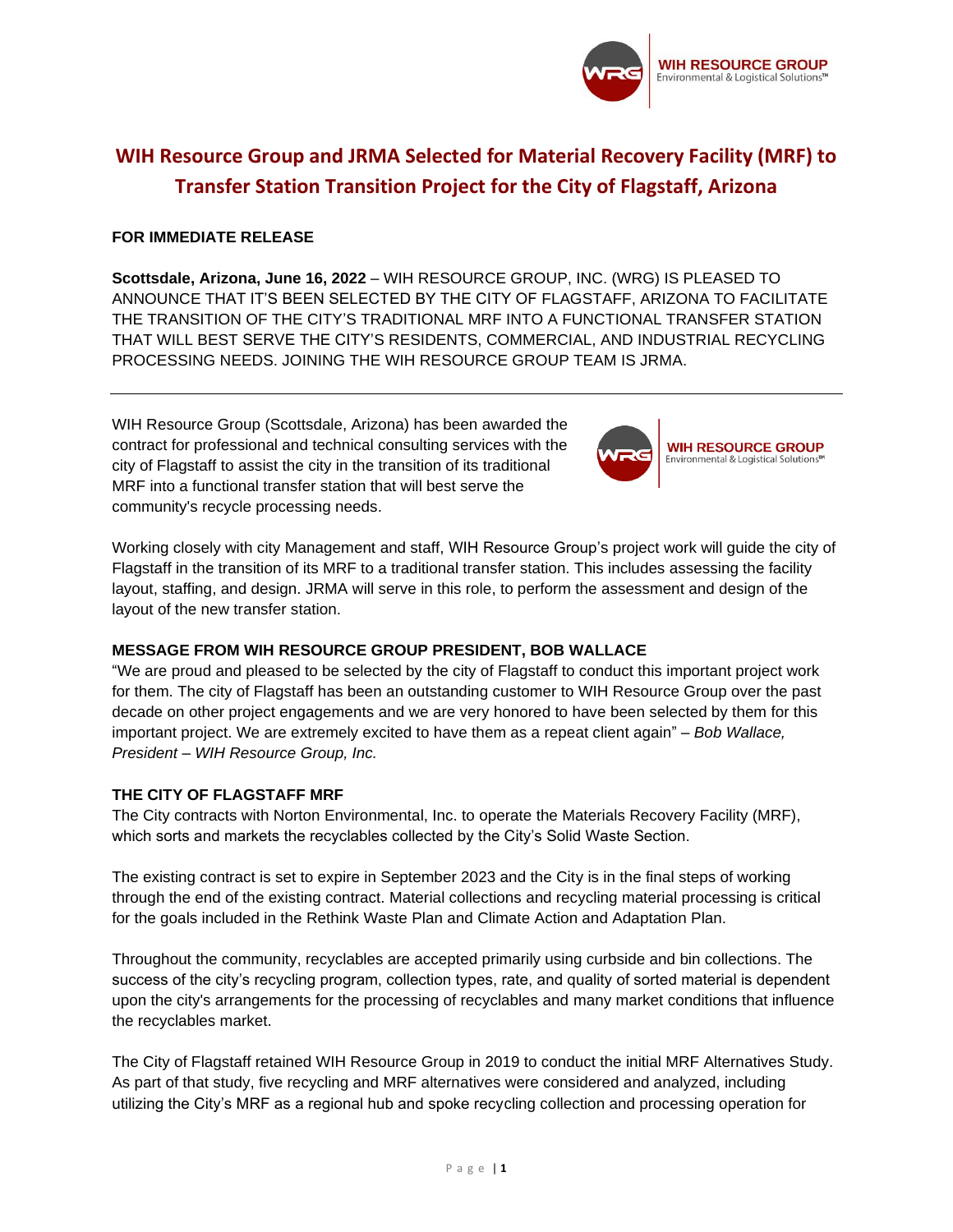

surrounding Cities, Counties, and tribes. However, the analysis and final report findings recommended that the City transition it to a transfer station, due to transportation expenses, recycling commodity end market values, and the lower volumes of available recyclables collected through recycling programs within the region to support the economics of operating the MRF. The City's collected recyclables will be transported to a larger MRF in the greater Phoenix Metropolitan area for processing once the MRF transition is completed.

During the October 27, 2020, City Council meeting, the City Council directed the Solid Waste Section to pursue the conversion of the existing onsite recycling facility to a transfer of the recycled material operation. This direction is based on the staff recommendation that will likely result in the lowest cost per ton of recyclables sorted, while likely increasing the accepted materials and types thus increasing the city's overall recycling success.

The reduced on-site processing and material handling will reduce costs for the overall operations and costs for the City. Processing in a large modern-day facility will be more efficient and cost-effective.

#### **ABOUT WIH RESOURCE GROUP (WRG)**

WIH Resource Group is a global leader providing in providing diversified environmental (waste and recycling), financial, alternative fuels studies, expert witness services, and transportation & logistics consulting solutions to its clients throughout North America, and internationally.



WRG provides solutions to complex challenges to its clients in the areas of environmental, waste management, recycling, alternative fuel fleet conversion studies, customer satisfaction surveys, fleet management matters, equipment and assets valuations, mergers & acquisitions (M&A), landfill gas management, renewable energy, waste & recycling collections, business process improvement, procurement services assistance, waste management operations, recycling processing, transfer stations, operational performance assessments (OPAs), recycling facilities (MRFs) studies, transportation, and other feasibility and related financial analysis.

Formed in 2005, WRG's Team consists of subject matter experts from the waste, recycling, alternative fuels, and transportation industries from both the public and private sectors. WRG's Team of experts has over 150 years of combined experience.

For more information about WIH Resource Group's diversified client services, and how we can best serve you, visit [www.wihrg.com](http://www.wihrg.com/)